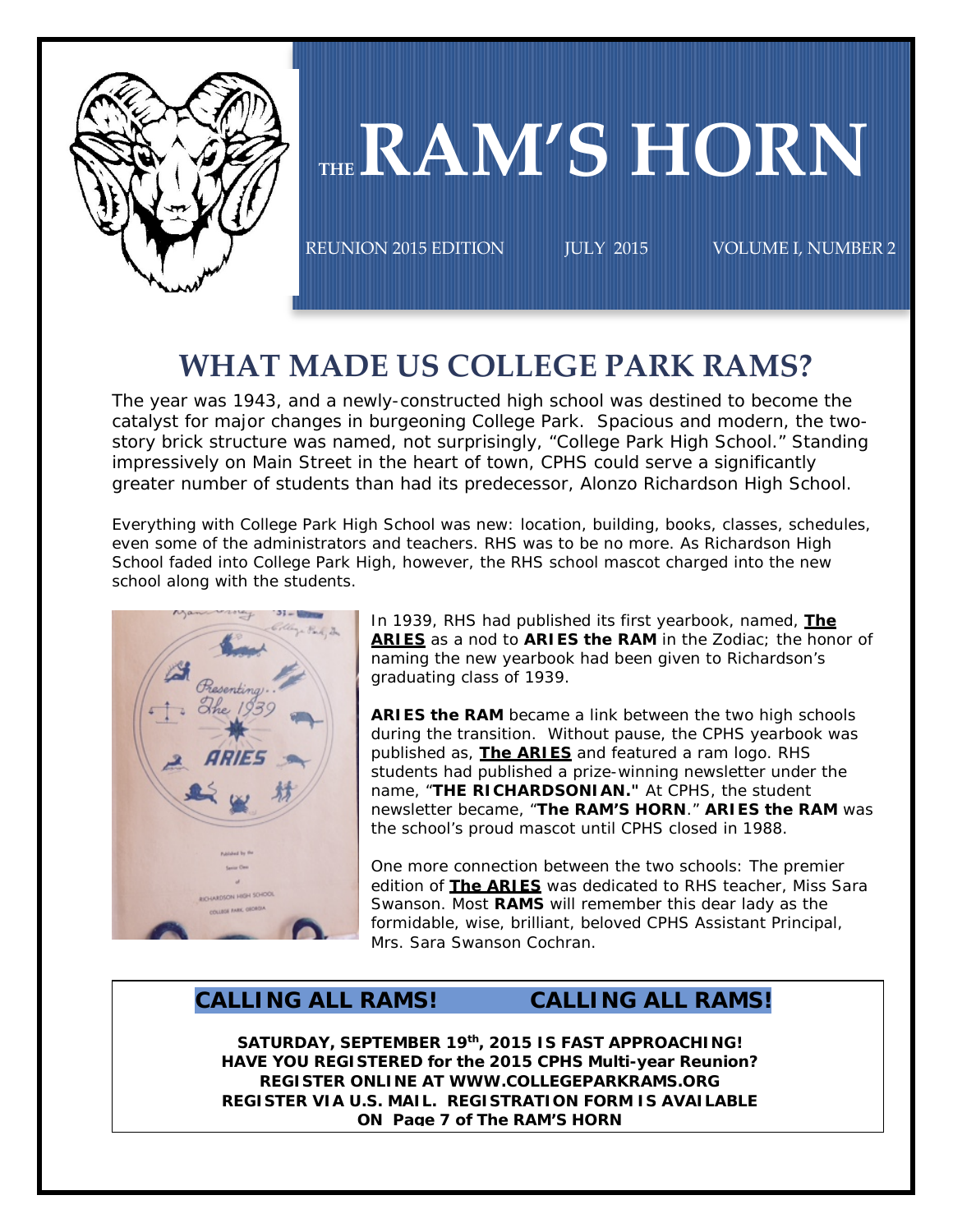# **FIRST, THE BASICS:** *Food, Shelter*

REST EASY, RAMS

One of College Park's finest lodgings could be the ideal place to lay your sleepy head. Marriott's Springfield Suites Atlanta Airport Gateway is offering king and queen suites at a reduced rate to **RAMS** during the 2015 Reunion Weekend. Springfield Suites is a smoke-free facility.

## *Springhill Suites Atlanta Airport Gateway* **SPECIAL CPHS REUNION RATE: \$109+tax** *2091 Convention Center Concourse College Park, GA 30337 Tel. 770-907-8880; 1-888-287-9400 Toll-free*

Simple guidelines **RAMS** must follow to receive the \$109-per-night Special CPHS Reunion Rate: (1) **RAMS** must say they are with the CPHS Reunion at the time reservations are being made and **n***ot wait until arriving* at the Springhill Suites. (2) **RAMS** must secure reservations with a major credit card by *August 31st***.** On-site parking, which is \$12-per-day, is **excluded.**

The Special CPHS Reunion Rate is available *only* on the two nights of Friday, September 18<sup>th</sup> and Saturday, September 19<sup>th.</sup> This rate includes complimentary full breakfast, in-room highspeed Internet, coffee maker, hair dryer, iron; and on-site fitness center, pool and business center. ATL SkyTrain connects the hotel directly to Atlanta's Hartsfield-Jackson Airport and MARTA Trains. For complete details, visit: [http://www.springhillsuitesatlantaairportgateway.com](http://www.springhillsuitesatlantaairportgateway.com/)

# **DON'T GO AROUND HUNGRY**

# **A FEW FAV COLLEGE PARK RESTAURANTS:**

The MANCHESTER ARMS (L, D & late) NOODLE (L & D) 1705 Virginia Avenue at Lee Street 3693 Main Street at Princeton Avenue Tel. 404-763-9980 - Closed Sundays Tel. 404-767-5154 – Closed Sundays [www.themanchesterarms.com](http://www.themanchesterarms.com/) [www.noodlehouse.net](http://www.noodlehouse.net/)

The PIG and The PINT (L, D & late) SIMON'S STEAK & SEAFOOD (L & D) 1583 Virginia Avenue at Myrtle Street 3529 Main Street at Virginia Avenue Tel. 404-549-2416 – Open 7 days Tel. 404-768-0143 – Open 7 days [www.thepigandthepintatl.com](http://www.thepigandthepintatl.com/) [www.simonsss.com](http://www.simonsss.com/)

The BRAKE PAD (L, D & late) The CORNER GRILLE (B, L & D) 3403 Main Street at Rugby Avenue 3823 Main Street at John Wesley Avenue Tel. 404-766-1515 - Open 7 days Tel. 404-767-1135 - Closed Mondays [www.brakepadatlanta.com](http://www.rakepadatlanta.com/) [www.thecornergrillecollegepark.com](http://www.thecornergrillecollegepark.com/)

These eateries offer full menus and bars. "Late" indicates extended bar service hours, with reduced or no food service available. These restaurants offer al fresco, some more limited than others. Casual attire is standard. Info is current at print in July; wise **RAMS** might call ahead to ensure info remains accurate by CPHS Reunion Weekend.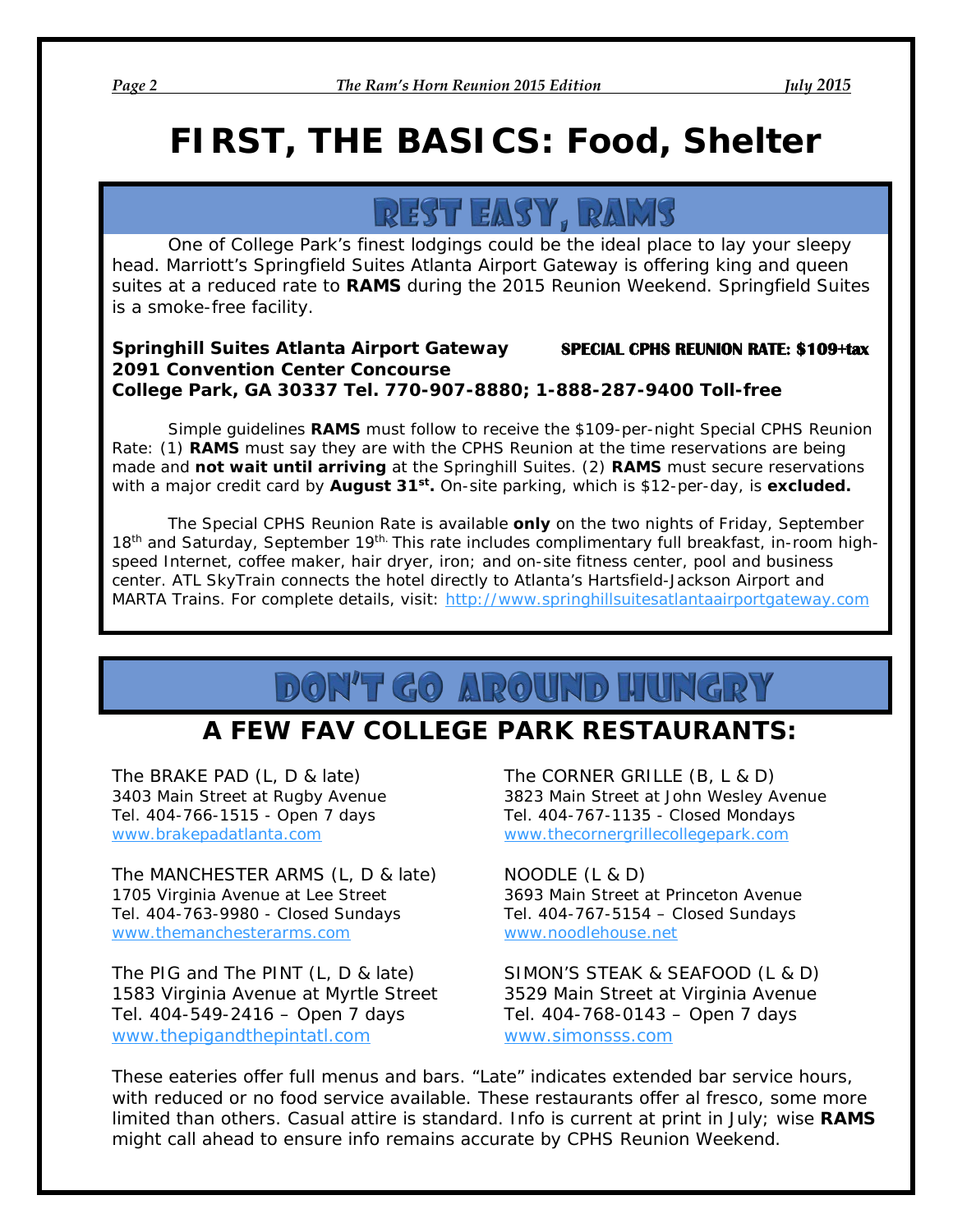# *RAMS BRING CLUBS, EYEBALL CARPET*

 *Thanks go out to Tommy Fields, Class of '60*

Not satisfied with merely invading their old stomping grounds, maverick **RAMS** are



urging alums to pack clubs for the 2015 CPHS Reunion September 19th.

Will the big dogs be teed off? Will they end up in the cabbage?

Not to worry. The first official **CPHS Alumni Golf Tournament** appears headed for the dance floor, thanks to the efforts of Tommy Fields ('60) and Jim Webb ('64).

"We are exploring the possibilities of having a golf outing" in conjunction with the September 19<sup>th</sup> Reunion, Tommy said. "If you are interested in this outing, please reply to the **Alumni Golf Tournament Survey**."

Participation is key, however; **RAMS** (M and F) interested in the potential tournament are encouraged-*beseeched*-to respond to the survey, **seen below**. This simple survey, designed to ace the event, is being sent to alums via email and the CPHS website. Surveying will remain active for the next several weeks. If survey responses indicate sufficient interest, alums will be notified of all details for the Tourney.

Golfers experienced and novice are asked to choose one of the three survey options and email that choice to Tommy or Jim. There will be no mulligan for this survey. If you would enjoy a few rounds of golf with longtime friends, you have to make it happen! Respond to the survey with your choice of dates, then email Tommy/Jim ASAP.

"We are excited about the possibilities of an Alumni Golf Tournament," Tommy said. "If there are enough interested participants, we will send another email with details."

## **-1st CPHS ALUMNI GOLF TOURNAMENT SURVEY-**

*Option 1:* Yes, I would be interested in playing in the Tournament on **FRIDAY, SEPTEMBER 18th** at approximately 9:30 am.

*Option 2*: Yes, I would be interested in playing in the Tournament on **SATURDAY, SEPTEMBER 19th** at approximately 9:30 am.

*Option 3:* Yes, I would be interested in playing in the Tournament on **SUNDAY, SEPTEMBER 20th** at approximately 9:30 am.

> Golf course availability will determine the exact tee time, Tommy said, noting the preference is for a tee time prior to noon. **RAMS** are asked to email their survey choices and questions to:

Tommy Fields: Tfields3@numail.org Jim Webb: Jwebb@Webb-firm.com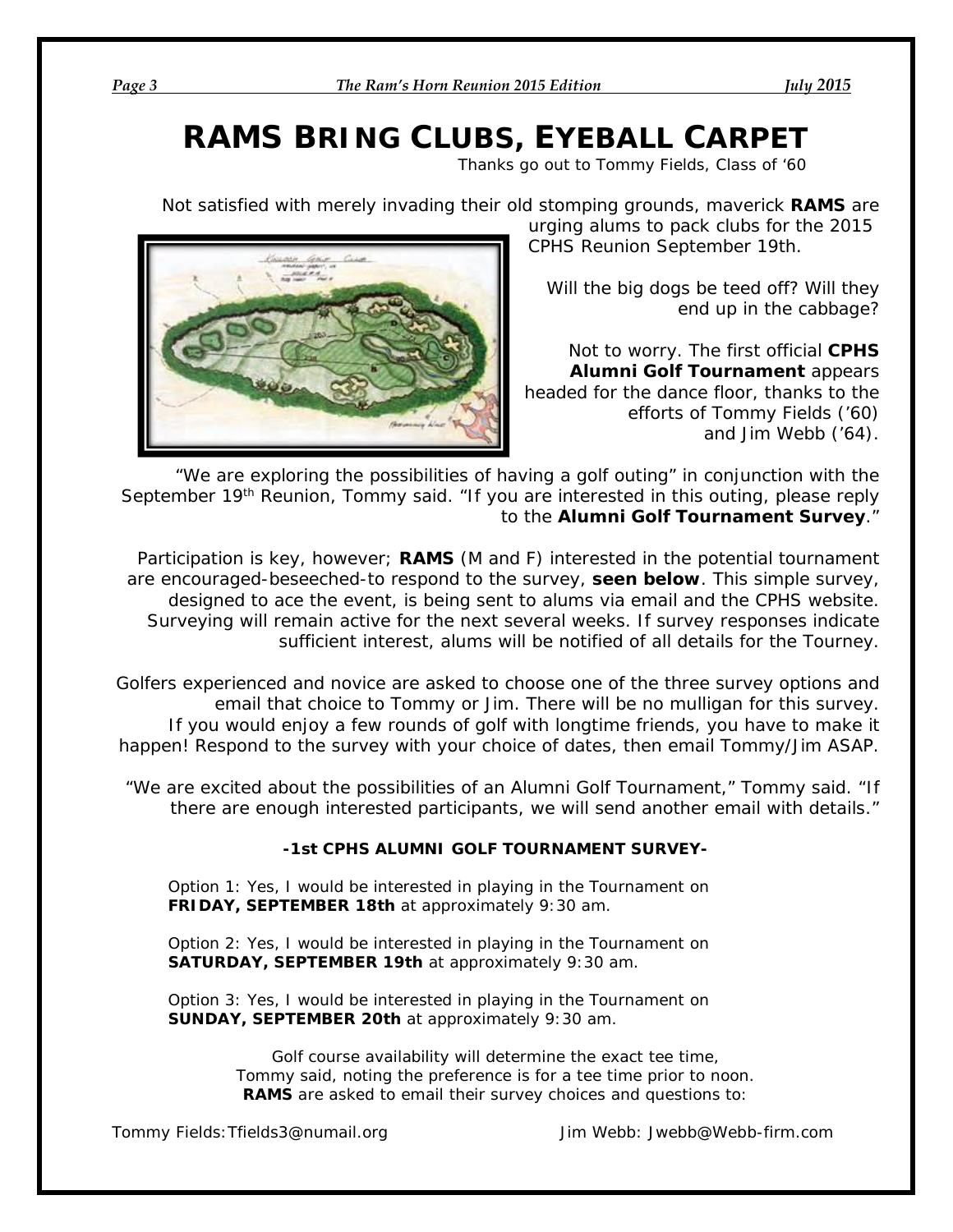# *RAMS TRAVELED to EUROPE for 'STUDY'*

*CPHS was out for the summer. It was 1967, and fun was uppermost in the minds of RAMS. It happened that a small but clever group of RAMS convinced their parents to send them for six weeks of "study" in Europe. Hmmmmm….*

**RAMS** were photographed by *The Atlanta Journal-Constitution* prior to departure. The photo was printed in The AJC's June 28<sup>th</sup>, 1967 edition.

Appearing ready to embark for serious<br>udying," these **RAMS** are (Seated, I-r): Margaret<br>ith ('68); Nancy McNiel ('69); Missie Hydrick<br>); Sandy Hill ('67); Sandy Charles ('1981) "studying," these **RAMS** are (Seated, l-r): Margaret Smith ('68); Nancy McNiel ('69); Missie Hydrick ('69); Sandy Hill ('67); Sandy Stone ('69). (Standing, l-r): Connie Chapman ('67); Cay Matthews ('67); Patti Samoden ('67).

 Upon their return home, **RAMS** claimed to have learned a great deal in Europe. No report can be found documenting just what they "studied."

 Fast-forward forty-eight years, and we find Cay again in Europe and accompanied by a gentleman: hubby James Ellis.





Switzerland's famed Castle de Chillon was one site Cay and James enjoyed, touring Europe in June 2015 as participants in Georgia Power's Ambassadors Program.

*Editor's Note: The RAM'S HORN is grateful to the AJC for capturing RAMS in this 1967 photo and to Connie and Cay for hacking their memorabilia to share.*

# **Johnny D: Making Music All His Life**

 *Thanks go out to L.E. "Eddie" Patmore, Class of '63*

"Johnny made his living in music for many years," Eddie Patmore said. "His main instrument was the drums, although he played other instruments and sang, as well. At one time, he owned a recording studio in downtown College Park." Johnny D picked up drumsticks as a youngster and had a natural talent. Both he and his wife, Toni Thompson Duncan, are 1963 alum. Most of Johnny D's career was with the local band, *Randy and the Holidays.* "They were very popular during the '60s and '70s," Eddie said. Eddie has shared a link presenting the musical life and career of CPHS's Johnny D. The video was produced by Bonnie Duncan Brown (1959), Johnny D's sister. <https://www.youtube.com/watch?v=combKBuSSyA>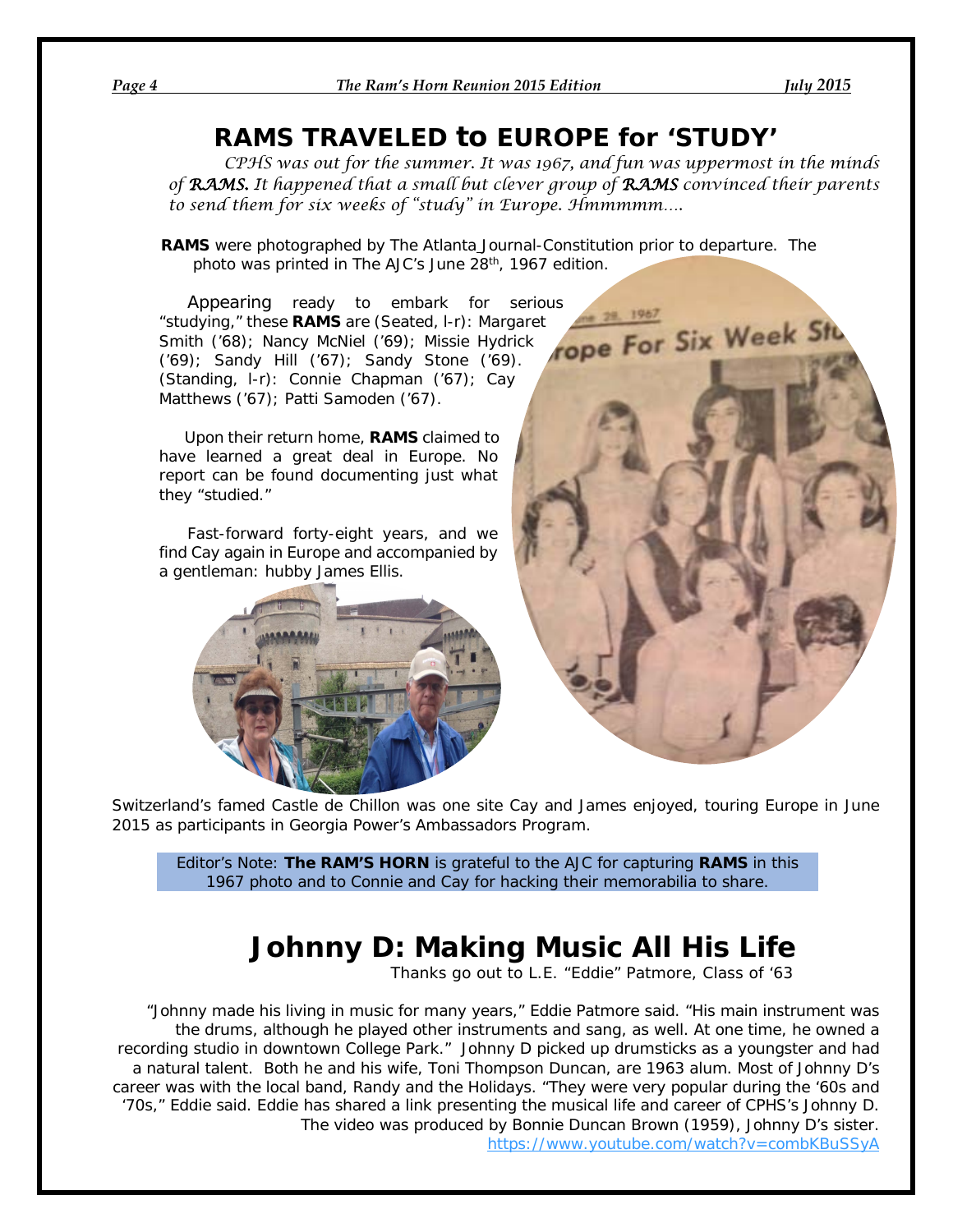# **Educator, Family Man, Renaissance Man, Raconteur:**  *Remembering Mr. Kimes*

e joined us as the 1961 academic year began. He brought with him three years of teaching in a small north Georgia town, a newly-earned Master's Degree in Business Education and a hunger for knowledge. He was Mr. Kimes. H

College Park High School was a massive, multi-storied place bustling with energy in 1961. Here, professional educators instilled in their students facts, formulas, ideas, discipline and the ability



to think for themselves. The school motto, "Virtue, Honor and Knowledge," was alive in the classrooms. It was into this atmosphere newly-hired CPHS teacher Bill Kimes arrived and immediately flourished. Blessed with a bright mind, quick wit and innate curiosity, Bill made friends easily and never met a stranger. He seemed interested in everything, such was his zest for life. Yet it is his kindness and understanding that are recalled by those who knew him.

A few of his former CPHS students offered to share their memories: "My first memory of Mr. Kimes was his first lesson. He taught us a lesson on how to write numbers 0-9 in a way that would be easy to

read. He stressed that many math mistakes are caused by misreading numbers." - *Cay Matthews Ellis, Class of '67*

"I took Typing under Mr. Kimes at CPHS. I did not realize how valuable that would become until years later, as I entered the work force. Also, I had Business Law under his direction. He was a man with a unique sense of humor and was a **great teacher.** The world was just a little bit better when he was here." - *Mike Hudson, Class of '69.*

"I had him for ninth grade Math. After about a week, he started calling me, 'Loretta;' even though I constantly corrected him," Mr. Kimes persisted. "After several weeks, I stayed after class, went up to him and said, 'Mr. Kimes, why do you insist on calling me, "Loretta?" My name is, "Alicia!'" Without pause, he smiled at frustrated student and said, "I call you Loretta, after Loretta Young, because you are the most *dramatic* child I have ever known." And so Alicia became Loretta in Mr. Kimes' ninth grade Math. - *Alicia Gazaway Rainwater, Class of '67*

His wide cadre of loving family and friends are grateful they knew Bill Kimes, but none more than the pretty little blonde English teacher from Mississippi, who joined the CPHS Faculty in 1961 also. The memory of Mr. Bill Kimes and Miss Martha Sanders, whose romance blossomed before our eyes in the halls of our alma mater, remains a love story **RAMS** cherish. Bill and Martha became Mr. and Mrs. in 1963, continued teaching at CPHS and shared more than five decades of marriage. Bill left us in the spring-May 24th; he would have been 80 years old August 14th. *(Photo: The ARIES, 1966)*

## *Education Comes Alive in TEACHING MUSEUM SOUTH*

A little-known education venue sits near the old Hapeville High School, just waiting to be discovered. The Teaching Museum South is one of two such ventures operated by the Fulton County Board of Education. Its mission: "To provide authentic experiences and innovative instruction that support student critical thinking." The Museum provides handson educational exhibits and arts-based programming that engage students (k-12) in the Humanities, Language Arts, Mathematics, Sciences, and Fine Arts, with the goal of improving student achievement. Said by visitors to be very impressive, the Teaching Museum South is open to the public.

> Teaching Museum South, 689 North Avenue, Hapeville, GA 30354 Tel. 404-669-8015 [www.fultonschools.org.](http://www.fultonschools.org/) Search: "Teaching Museum South"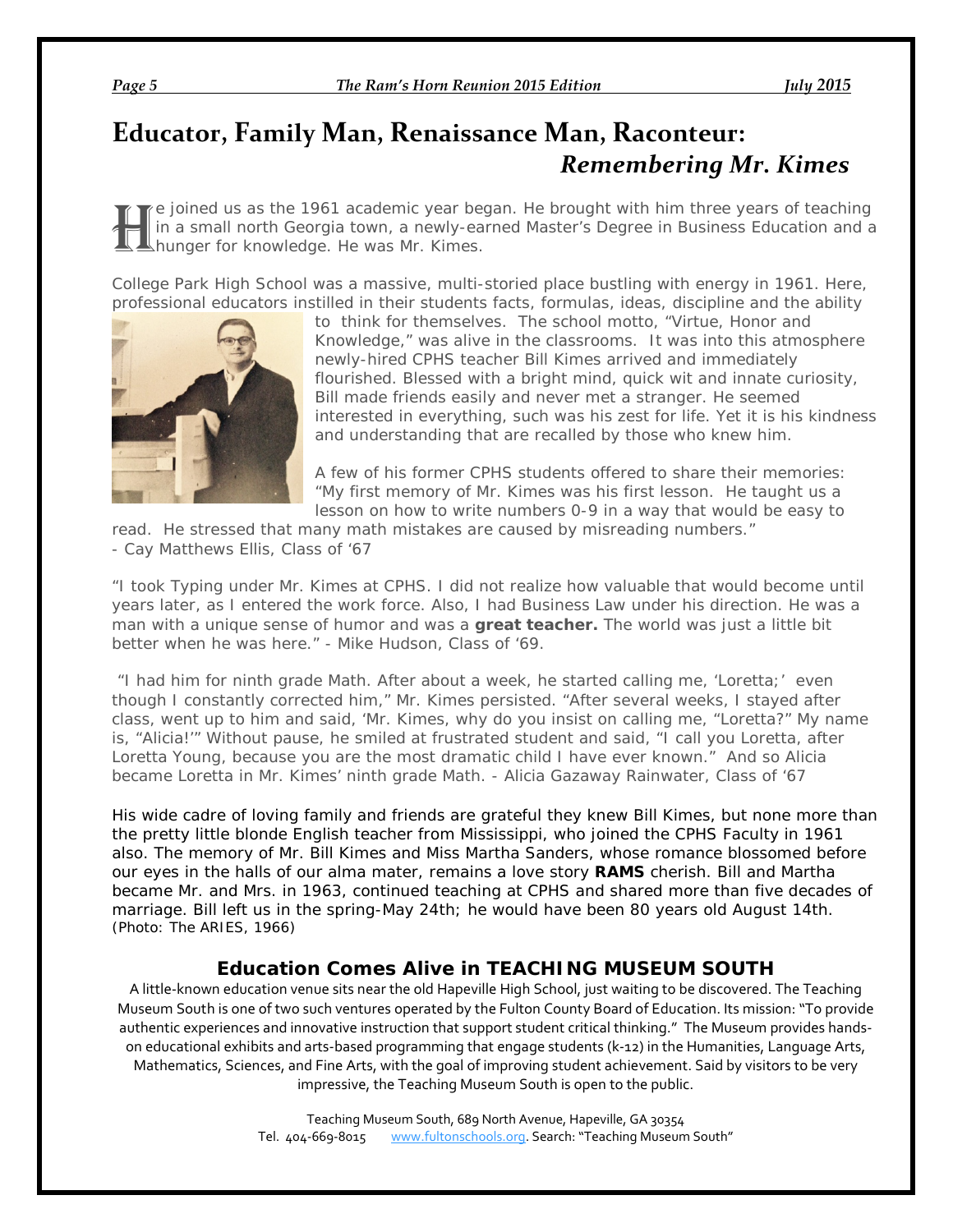# **HENDRY EXECUTES REUNION PRACTICE: FRIENDS, FOOD, FUN, FOOTBALL!**



**Preparation** for the 2015 Reunion seemed a good idea to Mike Hendry (1966), so he hosted a practice party at his home. Hendry pulled **RAMS** from his CPHS Class of '66, plus some pals schooled at Newton Estates Elementary. Now, these **RAMS** are ready to rock! (Seated, l-r): Nancy Garrison Turner; Jackie Cronier Reynolds; Linda Glosson Monroe; Judy Betts Martin; Lorene Lewis Avery; Connie Pierce; Betty Bearden Dulinawka; Peggy Hill Zierer; Janet Montesinos Kerr; Susan Cooke Webb; Jane Nunn Williams; Nancy Ross. (Standing, l-r): Mike Hendry; Chuck Sandusky; Darrell Turner; Bobby Rone; Jack Sauls; Marshall Avery; Sam Giles; Roger Cox; Wayne Webb.

*Thanks go out to Mike for both the photo & correct IDs!*

# **Oldest Church Invites RAMS to Homecoming**

*Thanks go out to Garland W. Watkins III, Class of '68*

**B**ack in the day, not a CPHS graduation went by that wasn't preceded by baccalaureate, either at the First Baptist Church (now Providence Baptist) or First (United) Methodist Church. Knowing



**RAMS** will be in town for the 2015 Reunion, CP First UMC invites all alums to Homecoming Service Sunday, September 20<sup>th</sup> and covered dish luncheon immediately after in the Church Fellowship Hall. Bring a dish-casserole, dessert, or snack-and come hungry. This Church is known to have a lot of good cooks! CP First still stands on the corner of Harvard Avenue and East Main Street, behind the historic CP Train Depot and adjacent the CP MARTA Station. [www.cpfirstumc.org](http://www.cpfirstumc.org/)

*Editor's Note: College Park First UMC is the city's oldest church, chartered in 1894. Many RAMS know CP First as, "the church with the beautiful stained glass windows."*  Last year, these unique windows were detailed and published by the Church as a

*photographic history book entitled, Telling the Stories.*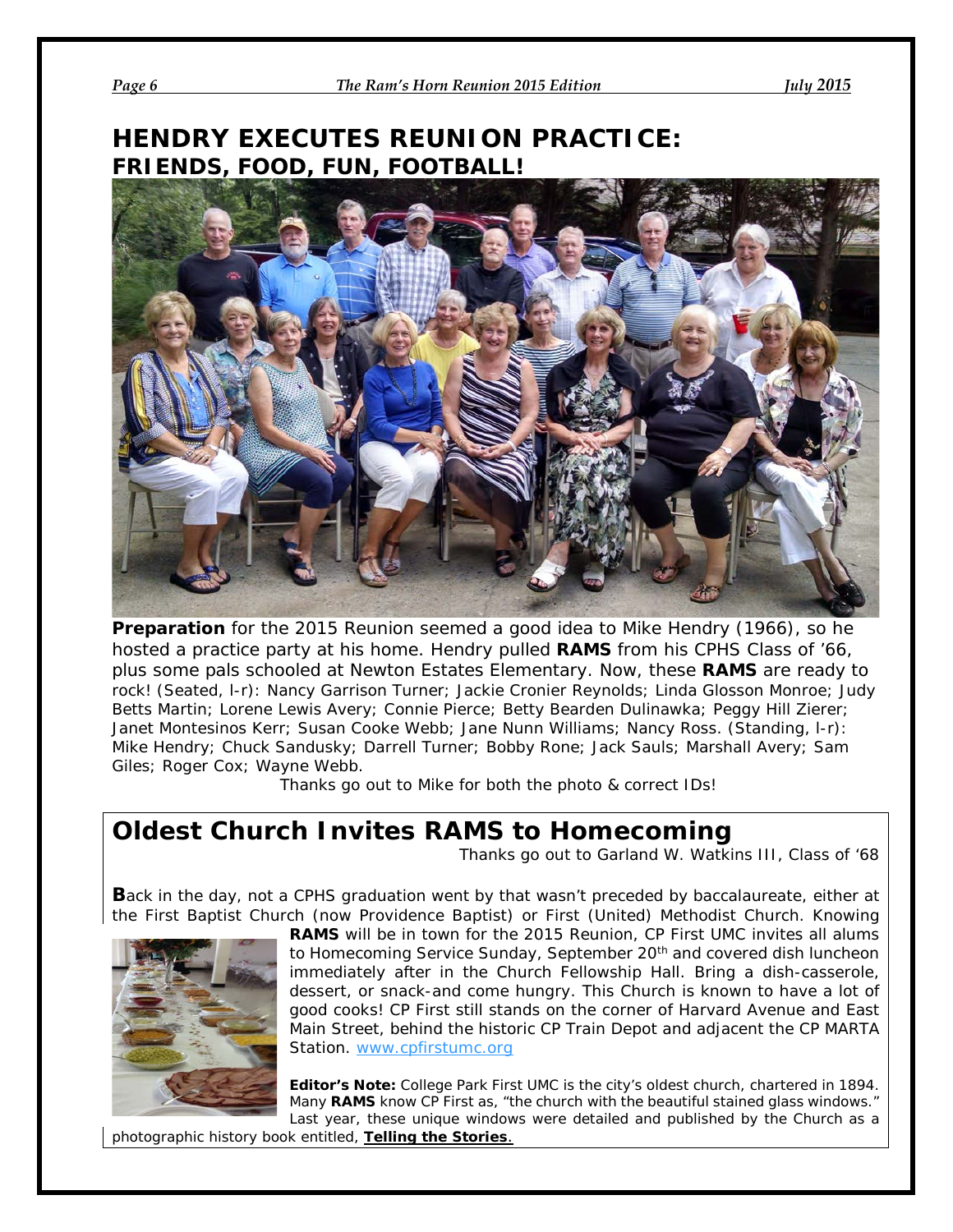| Page 7 | <b>The Ram's Horn Reunion 2015 Edition</b>                                                 |                                                       | <b>July 2015</b> |
|--------|--------------------------------------------------------------------------------------------|-------------------------------------------------------|------------------|
|        |                                                                                            |                                                       |                  |
|        | <b>COLLEGE PARK HIGH SCHOOL MULTI-YEAR REUNION 2015</b>                                    |                                                       |                  |
|        | <b>REGISTRATION FORM</b>                                                                   |                                                       |                  |
|        | SATURDAY, SEPTEMBER 19th, 2015<br><b>Event Venue:</b>                                      |                                                       |                  |
|        | <b>GEORGIA INTERNATIONAL CONVENTION CENTER</b>                                             |                                                       |                  |
|        | 2000 Convention Center Concourse, College Park, GA 30337 WWW.gicc.com                      |                                                       |                  |
|        | Reunion Check-in & Cash Bar: Open 4 pm                                                     |                                                       |                  |
|        | Buffet Dinner: 6 to 8 pm - Socializing: 'til Midnight!                                     |                                                       |                  |
|        | Please mail completed form with REGISTRATION FEE of \$65 per person to:                    |                                                       |                  |
|        | <b>College Park High School Reunion 2015 Committee</b><br>PO Box 1074, Fairburn, GA 30213. |                                                       |                  |
|        |                                                                                            |                                                       |                  |
|        | Please make checks payable to CPHS REUNION 2015.                                           |                                                       |                  |
|        | To register online with PayPal or credit card: WWW.COLLEGEPARKRAMS.ORG.                    |                                                       |                  |
|        | All CPHS Faculty Are Invited as Our Honored Guests at No Cost.                             |                                                       |                  |
|        |                                                                                            | _________________________CLASS of__________<br>(last) |                  |
|        |                                                                                            |                                                       |                  |
|        |                                                                                            |                                                       |                  |
|        |                                                                                            |                                                       |                  |
|        |                                                                                            |                                                       |                  |
|        |                                                                                            |                                                       |                  |
|        |                                                                                            |                                                       |                  |
|        |                                                                                            |                                                       |                  |

*ALL CPHS ALUMNI ARE WELCOME! Advance registration is requested for CPHS Reunion 2015.*

## **OFFICERS, CLASSES 1943-1974 CPHS MULTI-YEAR REUNION 2015 COMMITTEE**

*President*: John Masters, 1963 *Vice President*: Brooker Wolfe, 1971 *Secretary/Treasurer*: Pat Babb Earnest, 1962 *Faculty*: Joann Joiner Johnston, 1958 *Historian*: Linda Shepherd Tippins, 1971 *Webmaster*: Wanda Wallace Gomez, 1972 *Database Updates*: Ed Patmore, 1963 & Pat Babb Earnest, 1962 *The RAM's HORN*, Ginger Croley Blackstone, 1967